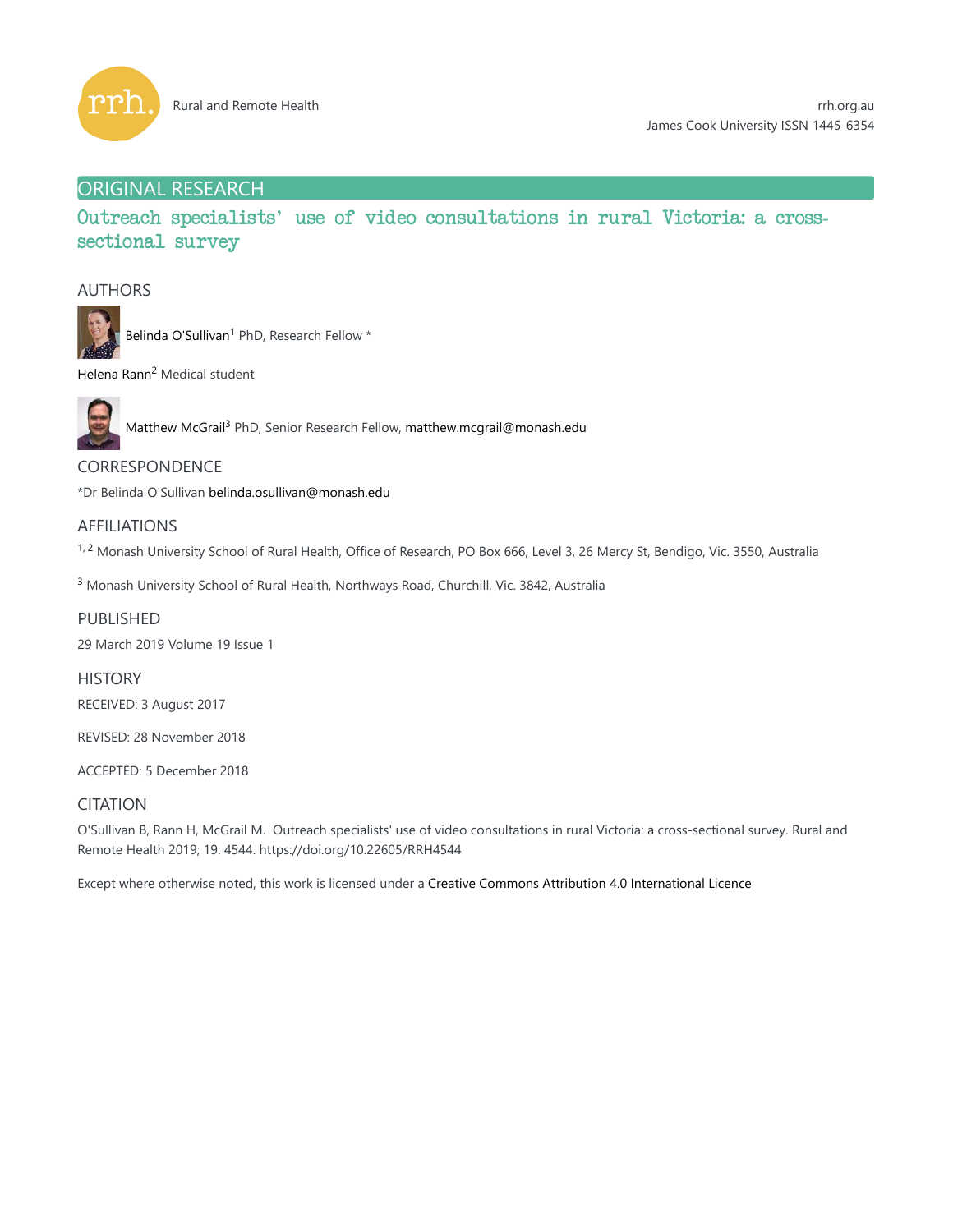# ABSTRACT:

**Introduction:** In Australia, about one in five medical specialist doctors travel away from their main practice to provide regular outreach services in rural communities. A consistent policy question is whether video consultations (VC) are used as part of rural outreach service provision and the degree to which they partly or wholly substitute outreach visits. This study aimed to explore how commonly specialists providing rural outreach services also use VC to provide clinical service at the outreach site, the aspects of outreach clinical services they consider suitable for VC delivery, whether VC use reduces outreach travel frequency and, if used, has the potential to improve the sustainability of outreach.

**Methods:** The study involved 390 specialists in Victoria being invited to participate in an online survey between December 2016 and March 2017. Invited specialists were those travelling to provide rural outreach services in areas of need, already subsidised by the Australian government's outreach policy. Analysis included basic frequency counts and proportions and Pearson  $\chi^2$  tests for associations. Qualitative free text responses were analysed and grouped thematically.

**Results:** Of 65 respondents, who were travelling to provide rural outreach services on average 11 times per year, 57% (95% confidence interval (CI) 44–69%) used VC to provide aspects of

clinical services to the outreach site. They used VC for a median of 12 sessions per year, mainly for one patient per session. VC was used for non-complicated health care, to support rural GPs, undertake clinical reviews or see urgent new patients expediently. Key restrictions were the inability to conduct physical examinations and complex assessments. VC reduced the frequency of outreach travel for 50% of those using it (95%CI 29–63%) although 43% (95%CI 27–61%) reported that providing outreach clinical services via VC took more time than providing face-to-face consultations. Use was not associated with increased intention to continue rural outreach services for 5 or more years (56% v 62%; *p*=0.70) **Conclusion:** More than half of specialist doctors complemented their rural outreach services with VC. However, VC was used infrequently, mainly for one patient per session, for restricted clinical scenarios. Although VC use reduced outreach travel frequency for half of providers, 43% responded that VC takes more time than face-to-face clinical service provision. In conclusion, VC is a potentially useful adjunct to outreach service models, but it is unlikely to replace the utility of face-to-face rural specialist services, particularly for complex care, and may not influence outreach service sustainability in the manner in which it is currently used.

### Keywords:

Australia, access, health service, medical specialist, sustained outreach, telehealth, video consultation.

# FULL ARTICLE:

### **Introduction**

The need for improved access to local specialist services for rural communities is well established as a significant issue in Australia<sup>1</sup>. Although the national specialist workforce is growing, it is also diversifying, and increasing subspecialties are based in metropolitan areas<sup>1</sup>. Only 15% of specialists nationally work rurally, compared with over 30% of Australia's population, with access diminishing from 162.1 full-time equivalent specialists per 100 000 population in major cities to 82.7, 61.5 and 34.2 in inner regional, outer regional and remote areas respectively<sup>2</sup>.

Innovative health service models such as outreach visits and realtime video consultations (VC) are important for increasing access to timely specialist care for rural communities. These models have the potential to supplement the range of local specialty services available in larger regional centres and support rural generalists based in many small, more remote towns<sup>3-6</sup>. However, there is limited research about outreach and telehealth models being used together. Such information would inform service design efficiency.

Rural outreach service models are relatively common in Australia (used by one in five Australian specialists)<sup>7</sup>. But outreach typically involves metropolitan-based specialists travelling an average of 262 km to inner regional locations and 954 km to outer regional or remote locations and rural-based specialists travelling an average of 106 km to inner regional locations and 318 km to outer regional

or remote locations<sup>8</sup>. With such distances traversed, it is relevant to understand whether outreach specialists also use VC.

An important service efficiency question is whether VC can partly or wholly substitute rural outreach services and thereby reduce outreach travel demands. This may be relevant for sustaining more outreach services, particularly among groups that find this more challenging, including female and privately based specialists<sup>9</sup>. Some economic models compare telehealth and outreach, when in reality they may be more commonly used in combination<sup>10</sup>. Substitutability of outreach with VC is likely to be complex and to rely on specialist perspectives about whether VC is a suitable medium for clinical outreach services, using VC for these services and their use being substantial enough to reduce outreach travel frequency.

There is a range of telehealth research about the barriers to and enablers of use but this research has not been specific enough to its application for clinical services by specialist doctors, as real-time VC and in rural services models<sup>11-15</sup>.

Specialists already visiting rural areas to provide outreach services are an ideal group for which to explore VC usage and potential enablers. Their familiarity with rural communities, health service infrastructure and the practical aspects of rural service delivery means that they can provide pragmatic information about VC use and specific factors that would increase use.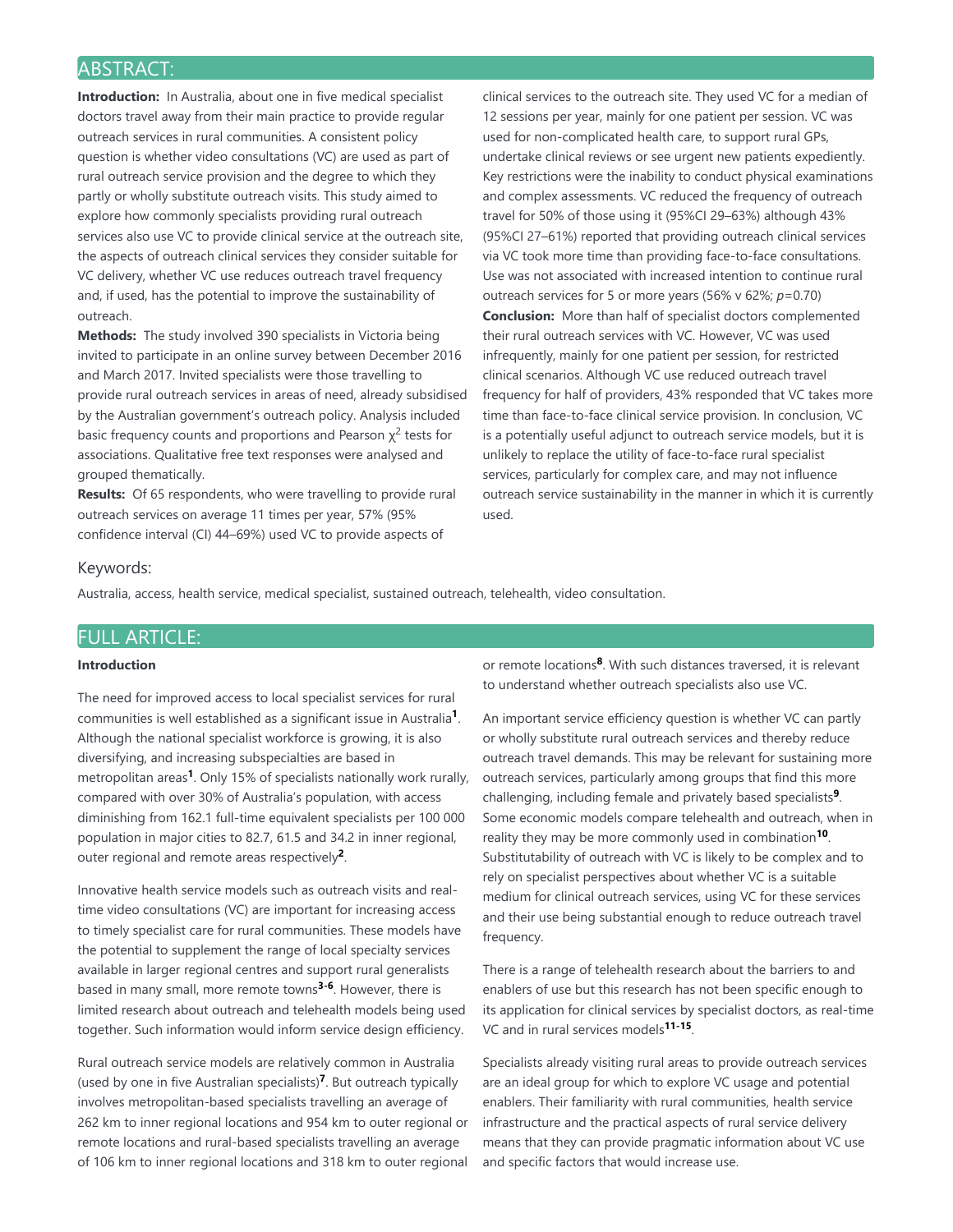This study aimed to explore how frequently specialist doctors providing rural outreach services use VC for clinical service provision at the outreach site, the clinical services they consider suitable for VC, and whether VC use reduces outreach travel frequency with the potential to improve the sustainability of outreach work. Further, among non-VC users who consider there are some outreach clinical services that would be suitable for VC delivery, the study aimed to identify interventions that would facilitate their uptake of VC for these services.

#### **Methods**

This study involved an online cross-sectional survey, sent via an email link to all 390 Victorian specialist doctors already subsidised by an Australian Government outreach policy to travel to provide regular outreach services in rural communities where service gaps had been identified<sup>16</sup>. All such specialists were working in priority rural health areas. Subsidies covered their direct outreach-related costs of travel and travel time. It did not provide funding for VC and specialists were informed that the study was unrelated to any incentives for VC service uptake.

The survey was developed through extensive iteration between researchers and the outreach program manager and staff of the Rural Workforce Agency of Victoria (RWAV) over a 3-month period (September–November 2016). It focused on addressing the project aims and included clear and concise questions amenable to an online format. It was piloted with five clinicians involved in rural service delivery to check for content and face validity.

The final survey included 10 questions about current use of VC to the outreach site, the aspects of outreach clinical services suitable to provide via VC, whether VC use reduced how often specialists travelled to the outreach site, factors that would increase nonusers' uptake of VC for clinical outreach services they perceive as suitable to deliver via VC and whether specialists intended to continue their rural outreach service. All questions had categorical responses except questions about areas of clinical outreach services applicable to VC, which had an open text response to enable wide exploration of potential applications. Factors that could potentially facilitate use of VC by non-users included things amenable to policy interventions: funding for service coordination, funding for room hire, funding for time and 'other (please specify)'.

The survey was circulated to individual specialists' email addresses (typically used by RWAV for contacting contracted outreach providers), via a hyperlink using an in-house Checkbox Survey Software *–* initially in December 2016, with two email reminders in February and April 2017. Completed surveys were returned to RWAV and linked to outreach service data held by RWAV (containing information about the location of main practice, town visiting, specialist type, frequency of outreach visits). The final deidentified dataset was provided to Monash University for analysis, including geocoding locations using the Modified Monash Model rurality classification<sup>17</sup>.

Analyses involved basic frequency counts and proportions with 95% confidence intervals (CI), as well as Pearson  $\chi^2$  tests for

associations. Qualitative free text responses were analysed and grouped thematically.

### **Ethics approval**

This study had ethics approval from Monash University (2017-1005-8063).

### **Results**

Of 390 specialists, 69 responded (18%), which is comparable to the response rate of related specialist workforce surveys<sup>11</sup>. Four respondents were excluded – three visited only metropolitan locations and one was not a medical specialist – leaving 65, with minimal missing data. Respondents included a range of specialists, mainly paediatricians (*n=*18), cardiologists (*n=*9), obstetrician and gynaecologists (*n=*7) nephrologists (*n=*5), urologists (*n=*5) and rheumatologists (*n=*4), consistent with the government's outreach priority areas. Respondents were evenly spread between metropolitan (51%, *n=*32) and rural practice bases (29% (*n=*18) large regions of >50 000 population; 21% (*n=*13) small regions and rural towns of <50 000 population). Most were travelling to provide outreach to towns of populations less than 15 000 (75%, *n=*49) with a median of 11 visits per year (range 2–45).

Overall 37 clinicians (57%; 95%CI 44–69%) were currently using VC to support aspects of their rural outreach clinical services. VC use was just as likely if specialists visited smaller towns of less than 15 000 population compared with larger rural towns of at least 15 000 population (70% v 82%; *p*=0.27), and was not statistically related to whether the specialist's main practice was in a metropolitan (50%) or rural (61%) location (*p*=0.37).

Specialists used VC for a median of 12 sessions per year, and most commonly (*n=*14) reported seeing one patient per session (range 1–100). Half (50%; 95%CI 29–63%) reported that VC use did not reduce how often they needed to travel for outreach services, while 43% (95%CI 27–61%) reported VC took more time than conducting outreach face-to-face consultations.

Most VC users reported the VC quality was medium (62%, *n=*23) or high (27%, *n=*10) for the purpose they were using it, with few (11%, *n=*4) rating it low. Of those who said quality was medium or low, seven (including surgeons, paediatricians, rheumatologists and nephrologists) said quality was only acceptable for nonphysical procedures or non-complex consultations. This included being suitable for surgical follow-ups but not for observing complex behaviour or exploring widespread pain. Eleven mentioned issues with insufficient internet bandwidth, poor stability and low quality of the connection at rural sites. This included poor picture quality and issues with internet and lag in or unreliable transmission. A lack of appropriate support services at rural sites was also mentioned, while one specialist concluded VC was not as good as face to face consultations, and adds little more than phone consultations, which are just as efficient but not rebatable on Medicare.

Of the 28 specialists not currently using VC, 64% (*n=*18; 95%CI 44–81%) reported it could support aspects of their clinical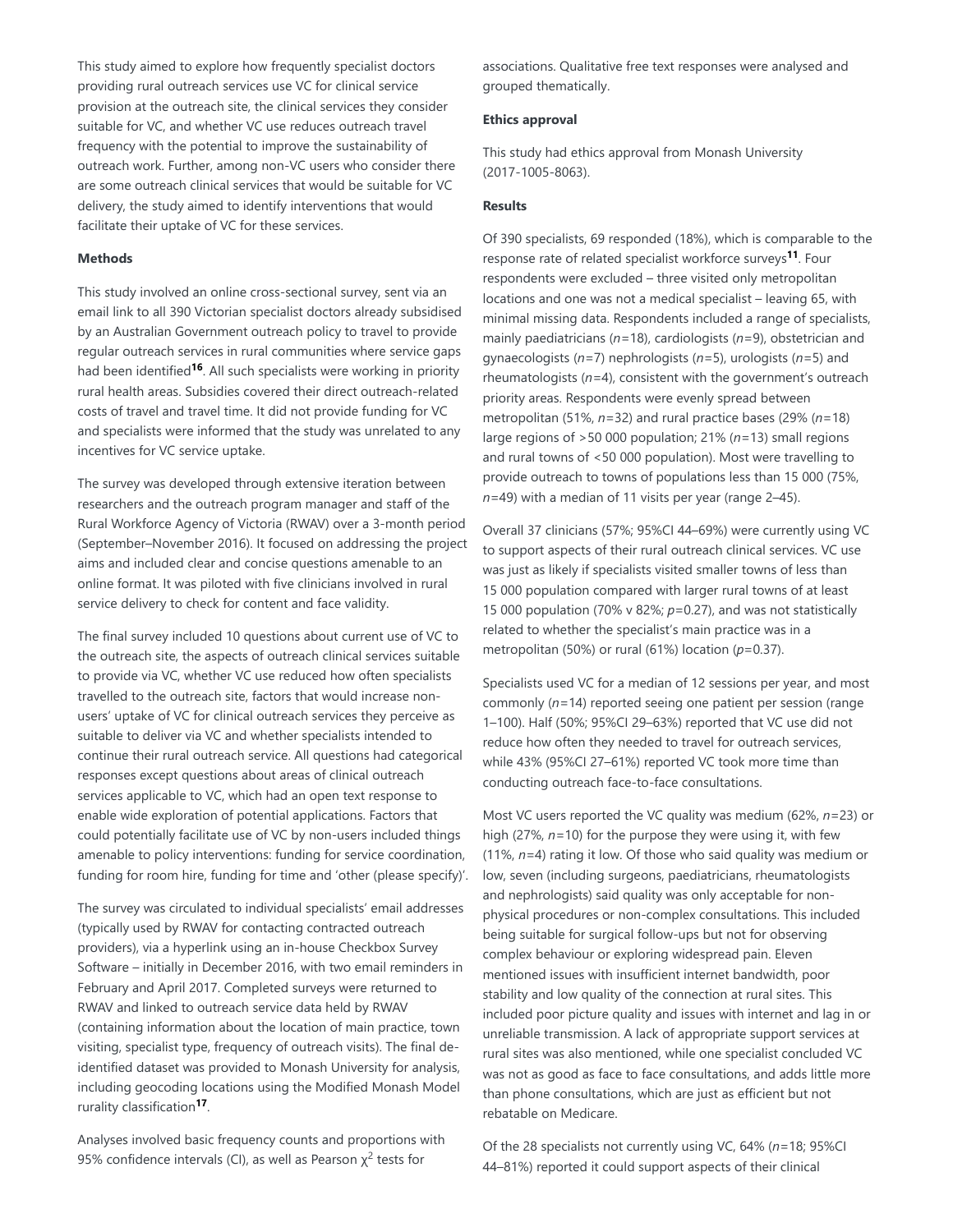outreach services. Suitable applications included using VC to provide simple follow-up consultations with stable patients, reviews of patients that would otherwise require long travel to appointments, discussing results, supporting GP queries and linking patients with tertiary centres, rather than physical examination. The key intervention that would facilitate use by this group was funding for service coordination (78%, *n=*14; 95%CI 52–94%) followed by funding for time (22%, *n=*4).

Eighty percent of outreach providers (*n=*50; 95%CI 65–86%) intended to continue providing outreach services for 5 or more years, which was not significantly associated with current VC usage (56% using VC v 62% not using; *p*=0.70).

#### **Discussion**

This is the first study exploring the use of VC by medical specialists undertaking rural outreach services. It suggests that, among specialists travelling to provide outreach services on average around once per month, more than half also used VC at an average rate of once per month. Other surveys about the use of telehealth by psychiatrists and rehabilitation specialists suggest similar prevalence of use (44%) and (66%), although the prevalence of use in the present study is more specific to the use of VC for relevant outreach clinical services to rural areas<sup>11,13</sup>.

The evidence suggests that VC is a potentially useful adjunct to rural outreach clinical service models, but is unlikely to wholly substitute providing face-to-face rural outreach services. Although half of VC users reported it reduced their outreach travel frequency, specialists used VC for few patients per session, and VCrelevant services had restricted clinical scope. Other case study reports reinforce that face-to-face outreach clinics are important for complex cases requiring detailed discussions and physical assessments<sup>10</sup>.

The study also showed that outreach specialists using VC did not increase their intention to continue providing their current rural outreach service for 5 or more years. This suggests that other interventions may be needed rather than relying on VC as a way to reduce outreach-related travel and time demands. Over a third of users reported that VC took more time than face-to-face outreach services, which is also a potential deterrent to use and sustained use; however, the present study did not explore the potential travel time that was saved and quality that was improved, particularly for single clinical issues requiring timely attention or review. It is possible that more regular VC use for more patients could improve VC efficiency. Another study of specialist physicians in Denver suggested that 64% considered once monthly use of telehealth was too infrequent to make it a regular part of their normal practice<sup>18</sup>.

With regard to VC infrastructure, 73% found the quality low to medium, mainly relating to issues with reliability, speed and clarity, although the acceptability of quality factors for the specialist may be partially offset if rural and remote patients are highly satisfied with having VC-based service options. This interplay of patientand doctor-related factors underpinning decisions to use VC was

not measured as part of this study. Technology infrastructure is undergoing strong national investment in Australia and it is relevant to monitor perceptions of VC quality and the potential impact on use.

Rural outreach providers not currently using VC noted a range of clinical outreach services for which VC delivery would be suitable, mainly non-physical consultations, reducing patient travel requirements and improving access to tertiary support. The key factor they said would help them use VC for these purposes was overwhelmingly service coordination. A previous survey identified that telehealth coordinators are important to get patients in the virtual room on time, administer appointment reminders, book appointments and test connections<sup>19</sup>. VC service coordination has the potential to reduce the overall time taken per VC, likely to be especially relevant for private specialists paid on a fee-for-service basis, and to more broadly support all specialists fitting VC around their normal roles. Service coordination for outreach visits is supported under the current national outreach policy but could potentially additionally support the use of VC within such services<sup>16</sup>.

Limitations of this study were that it was relatively small scale, cross-sectional and focused on one state. All outreach providers in the study were receiving subsidies, and this financial support may reinforce their interest in maintaining their travel to provide faceto-face outreach services over using VC services. However, the benefits of researching VC use amongst this group are that they are familiar with rural settings and rural community health issues, as well as potential local scope of practice. The range of specialties involved in the study makes the findings somewhat generalisable, but makes it difficult to extrapolate clear trends by specialist type. The study only provides an indication of current rate of use and the potential clinical applications of VC within outreach services, although this information is highly relevant for rural population health given the specialists in the study were all working in rural health priority areas. The cross-sectional observations could ideally be confirmed through longitudinal analysis and large-scale studies, with reduced risk of sample bias through increased response rates. Further, the nuance of understanding how to optimally integrate VC and balance it with outreach bears more in-depth analysis, amenable to focus groups or interviews.

#### **Conclusion**

This is the first study exploring the current and potential use of VC by medical specialists as part of rural outreach services. It shows that VC is used relatively commonly by rural outreach providers and is a useful service adjunct for many. More than half of the outreach specialists in the sample were using VC to provide particular aspects of their clinical outreach services, and for half of these specialists this reduced the frequency of travel to the outreach site. However, it was used infrequently, most commonly for one patient per session, for a limited range of clinical services, suggesting it may not fully replace the utility of face-to-face outreach services in the way that it is currently being used. Additionally, it may not improve outreach sustainability. The most